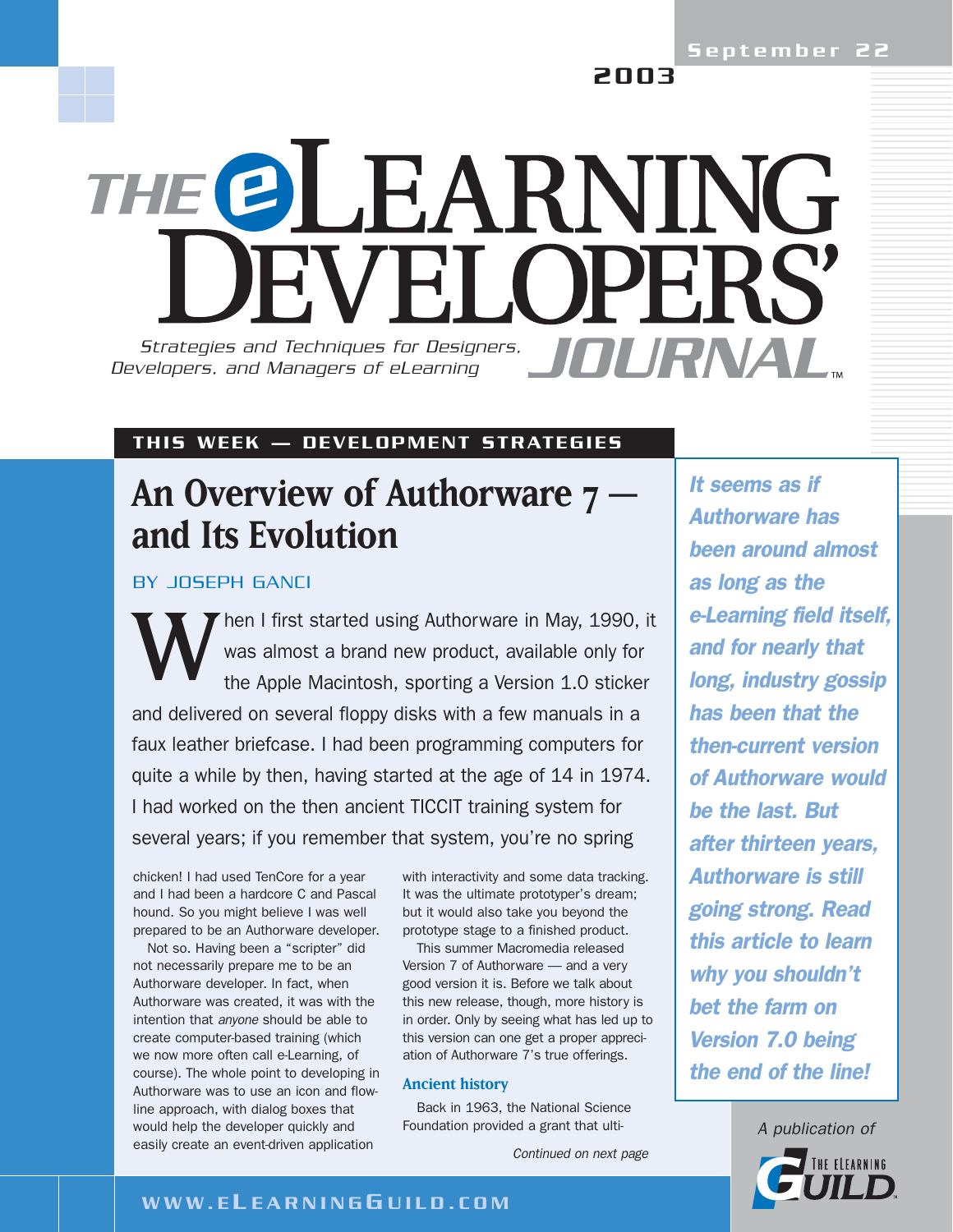

Publisher David Holcombe

Editorial Director Heidi Fisk Editor Bill Brandon Copy Editor Charles Holcombe

Design Director Nancy Marland

#### The eLearning Guild™ Advisory Board

Ruth Clark, Conrad Gottfredson, John Hartnett, Bill Horton, Kevin Moore, Eric Parks, Brenda Pfaus Marc Rosenberg, Allison Rossett

Copyright 2003. The eLearning Developers' Journal™. Compilation copyright by The eLearning Guild 2003. All rights reserved. Please contact *The eLearning Guild* for reprint permission.

The eLearning Developers' Journal is published weekly by *The eLearning Guild*, 525 College Avenue, Suite 215, Santa Rosa, CA 95404. Phone: 707.566.8990. *The eLearning Guild* is an operating unit of Focuszone Media, Inc., 1030 Beatrice Street, Eagan, MN 55121.

The Journal is included as part of *Guild* membership. To join the *Guild* go to www.eLearningGuild.com.

The eLearning Developers' Journal™ is designed to serve the industry as a catalyst for innovation and as a vehicle for the dissemination of new and practical strategies and techniques for e-Learning designers, developers and managers. The Journal is not intended to be the definitive authority. Rather, it is intended to be a medium through which e-Learning practitioners can share their knowledge, expertise and experience with others for the general betterment of the industry.

As in any profession, there are many different perspectives about the best strategies, techniques and tools one can employ to accomplish a specific objective. This **Journal** will share these different perspectives and does not position any one as "the right way," but rather we position each article as "one of the right ways" for accomplishing a goal. We assume that readers will evaluate the merits of each article and use the ideas they contain in a manner appropriate for their specific situation. We encourage discussion and debate about articles and provide an Online Discussion board for each article.

The articles contained in the **Journal** are all written by people who are actively engaged in this profession at one level or another — not by paid journalists or writers. Submissions are always welcome at any time, as are suggestions for articles and future topics. To learn more about how to submit articles and/or ideas, please refer to the directions in the box on page 9 or visit www.eLearningGuild.com.

## DEVELOPMENT Istrategies

mately spawned two main authoring systems for the creation of computer-based training. One was the aforementioned *TICCIT*, which stood for *Time-Shared Interactive Computer-Controlled Information Television* (whew!). The other, which became much more popular, was called *Plato* (*Programmed Logic for Automatic Teaching Operations*). Both of these products spawned many others, but Plato proved to be the more successful in its progeny.

One of those Plato descendents was Authorware, although the line of descent was a little complicated. The University of Illinois and Control Data Corporation (CDC) developed Plato. CDC was fortunate enough to have Dr. Michael Allen as one of its employees. At the time, mainframe and minicomputer-based e-Learning was starting to make way for microcomputers and Dr. Allen was working on a PC version of Plato, codenamed PCD03.

However, Plato was very much scriptbased and Dr. Allen had a vision for an alternative approach that was more visu-

al. He headed up a team of three people at CDC to create a visual Plato product, which he called Course of Action. As the story goes, CDC did not express much interest in the product once done, so Michael made an offer for it, and product in hand, left CDC to start a company called Authorware Inc., headquartered in Minneapolis. The product changed its name once slightly to Best Course of Action, and then to Authorware. In fact, for several versions of Authorware, if you were to look at Authorware's file type in the Macintosh's resource editor, you would see it was *COA* (for Course of Action). Now you know what that meant (and all these years you've been wondering, haven't you?).

The visual approach Dr. Allen had anticipated found a home in Authorware's icons and flowline. We'll discuss each of the icons in just a moment. The flowline method allows a developer to drag icons one at a time from an icon palette onto a flowline. (See Figure 1, below.) The developer can place icons above or below other icons, and in some



FIGURE 2 *(right) The Authorware icon palette, Version 1.*

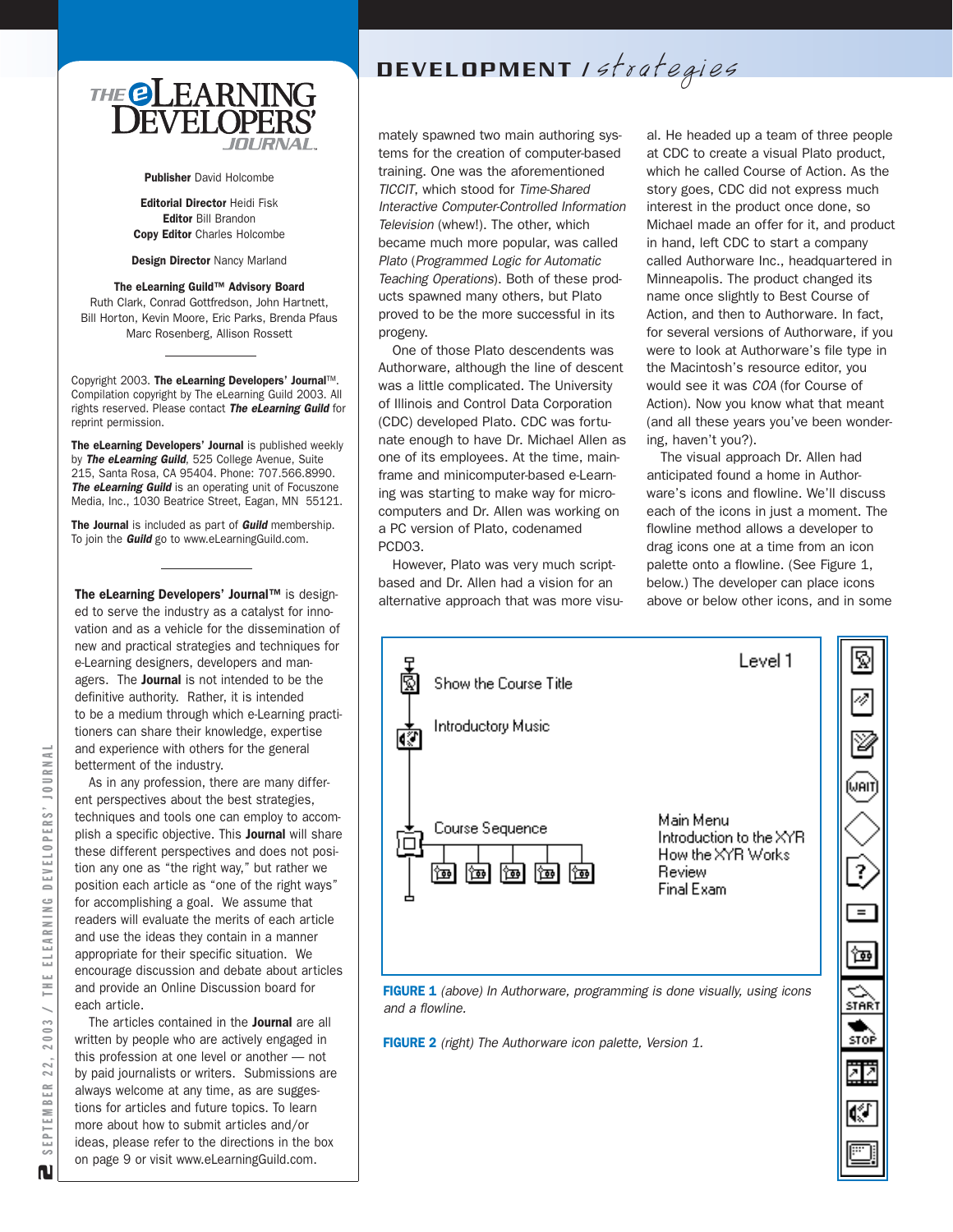instances to the left or right of other icons. This forms relationships between the icons, in much the same way that you would create a decision tree flowchart, so commonly used in business circles.

After you drag an icon to the flowline, you title it with its purpose. For instance, if the icon will play a song, you might give the icon the song's title. This helps to document your work as well. By looking at the flowline, you can get an overview of what the file does and the order in which it does it.

The Windows version had been projected for publication in 1990, but it finally arrived in 1992. It had been a much harder undertaking than first expected.

The price for Version 1 was a cool eight thousand dollars. By that standard, today's price, less than three thousand dollars, is positively a steal. The Version 1 developer toolkit consisted of the icon palette you see in Figure 2 on page 2. In order from top to bottom, the icons included were the *Display* icon, used for showing text and images on the screen, the *Motion* icon, used for moving objects on the screen, and the *Erase* icon, with which you could remove objects at the appropriate time. The *Wait* icon could be used for waiting a certain number of seconds or waiting for the user to click the mouse or press a key.

The *Decision* icon, shaped like a diamond, was very important in that it allowed paging mechanisms to be set up, albeit in a bit of a roundabout way, as Dr. Allen was never a big fan of page turners (good for him!) and I believe he was trying to avoid having developers fall back on these types of lessons too easily.

The *Interaction* icon, shaped on the left like a Display icon and on the right like a Decision icon to form an icon that looked like an arrow with a question mark inside, was and still is arguably the most important. With it, you could set up any of the response types you see in the dialog box in Figure 3, right.

The little equal sign icon was called the *Calculation* icon and with it you could write small scripts, using Authorware's own scripting language (which has remained unnamed to this day). How-ever, the scripting language was very limited for someone used to real programming languages in which you could write your own functions, set up subroutines, and

the like. Again, the point was driven home: this was not a development package for scripters as much as something new: a way for nonscripters to develop powerful e-Learning.

Despite this, no development package can be complete without giving the developer some ability to script. To have every option possible for every situation as a field in a dialog box would result in a plethora of large dialog boxes, unwieldy at best. Authorware's first scripting language may have been limited, but it was necessary to allow for those options not available in dialog boxes.

The *Map* icon was used to group two or more icons into one icon. This was not only a nicety but also a necessity. The flowline could only be as long as the screen resolution allowed in height, so you could quickly run out of room as you strung these icons together on the flowline. This proved an excellent way to force people to organize their code. For instance, once the code for the Introduction to the course was completed, it could be grouped into one Map icon and be titled *Introduction*, so that in essence it became compartmentalized.

The two flag icons, *Start* and *Stop*, could be used to section off parts of the code so that when running the application during testing, only the parts between the start and stop flags would execute.

The last three icons were called the media icons and they were, in order, the *Movie*, *Sound*, and *Video* icons. The Movie icon could be used to run a number of types of animation and movie files (eventually it would come to support QuickTime, AVI, and others). The Sound icon could import external sounds and play them at various speeds and the Video icon was used to connect and play external video devices, primarily videodisc players.

#### **Time marches on, new versions appear**

In 1992, Authorware Inc. merged with Macromind Paracomp to form Macromedia, Inc. and Bud Colligan, at the time CEO of Authorware Inc. (having arrived there from Apple), was chosen to head up the new company. The headquarters moved to San Francisco, where Macromind Paracomp was already well established.

#### *Version 2*

A year later, the next major release of Authorware was brought to market. It added some nifty new features. The most important of these was *libraries*, which for the first time allowed developers to place icons in separate library files which could then be shared between Authorware files and developers. This meant that a company logo, for instance, could be placed in a library file and then linked to hundreds of Authorware lesson files. If the library file icon was updated to contain a new logo, that change could be permutated to all the lesson files. This was a huge timesaver! Sounds, images, and other media could now be more easily updated.

In addition, for the first time text could be scrolled on the screen. While this is not necessarily a boon for design, it could be useful when long reference materials that were not necessarily crucial to lesson plans needed to be made available.



FIGURE 3 *(above) The Authorware Response Types, Version 1.*

 $\equiv$ 

匈

22

Q.

oj

◇ **START** 

**STOP** 

FIGURE 4 *(left) The new Authorware icon palette in Version 3.*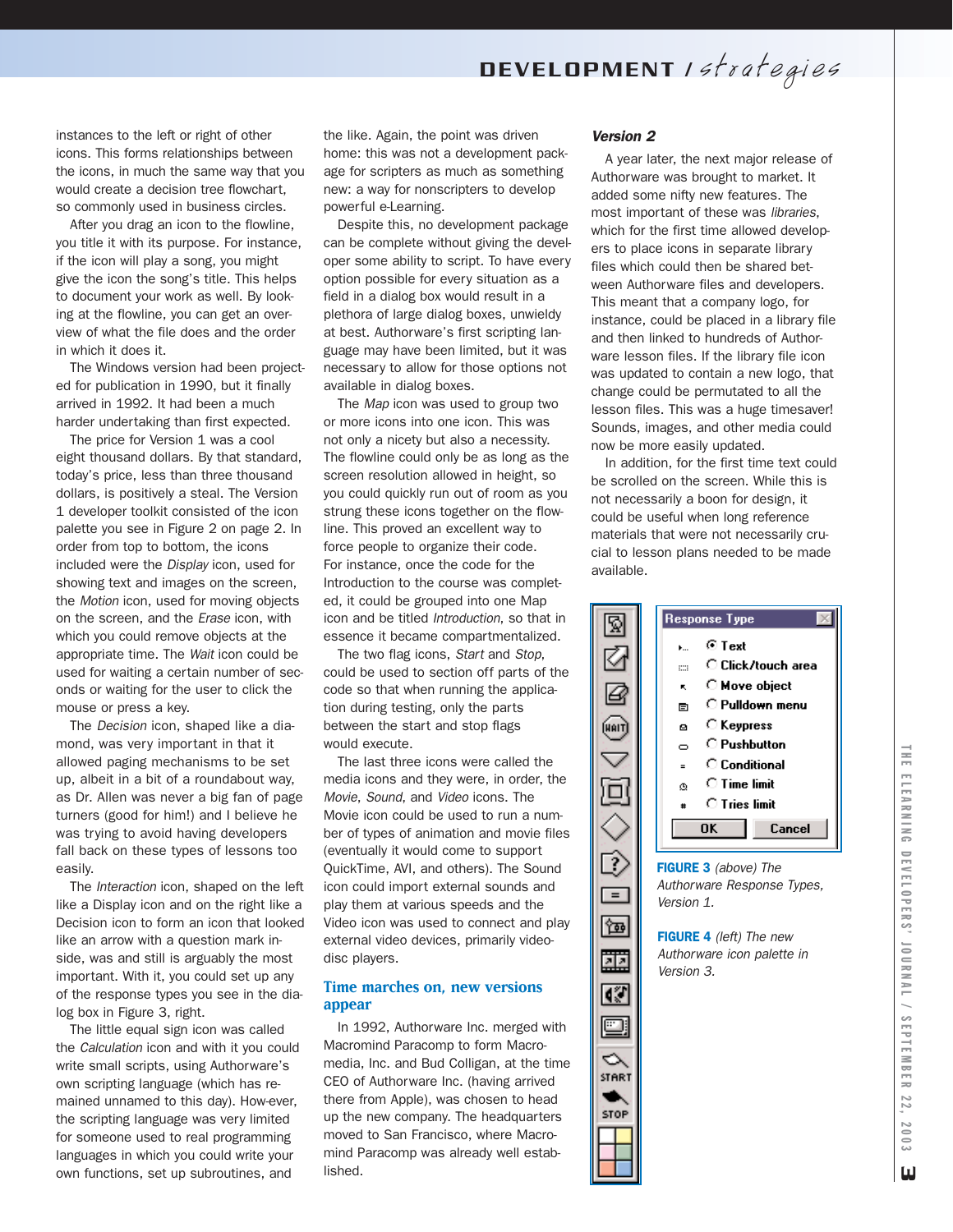DEVELOPMENT Istrategies

Among other new features, the hot object response should at least be mentioned here. This was another cool element, in that this meant that authors no longer had to keep screen elements that users needed to click from moving on the screen. This means you could now enhance an exercise in which you show the parts of a machine in pieces. Since Version 1, you could allow students to click each part and have that part animate to its proper position in the machine. However, starting with this version, that part, though moved to a new location on the screen, could still be clicked. At that point, you might choose to have the part move out of the machine back to its original location or perform any other event you wish.

#### *Version 3*

Before Version 3 was released in 1995, I attended the Macromedia conference. During the Authorware Sneak Peeks session, the engineers showed the new icon palette. On it were two new icons that had all us all abuzz. (See Figure 4 on page 3.) When someone asked the inevitable question, "What are those two new icons?" the answer was, "Yes, interesting, aren't they?"

Eventually, we came to learn that the new icons were called the *Framework* icon (which looks like a frame on the icon palette — the sixth icon from the top of the palette) and the *Navigate* icon (which is right above the Framework and looks like a triangle) and they were used not only to easily create paging mechanisms, but also many other options,

such as automated searches for students, roundtrip navigation which allowed a form of subroutine previously not available, and more. This didn't mean that we were now all forced to create pageturners (though, alas, this did become easier) but it freed us up to create almost any design approach in a faster way.

The new six-color palette at the bottom of the icon palette could now be used to color icons, which allowed developers to set up team development a little more easily ("If I color icons red, don't touch them!"). Other features were added, including a spell checker, the ability to set up text styles, a button editor to create custom buttons, a trace window to assist in debugging applications, Rich Text Format importing, and more.

Oh, and Version 3 was now being delivered on CD-ROM.

By now, the World Wide Web was fully coming into its own. No longer considered a cute fad, investors and others were jumping onto the WWW bandwagon. Even companies like Microsoft and America Online were seeing the Web as an inevitable, ever-growing phenomenon. This fact was not lost on Macromedia, which not too long thereafter started positioning itself more and more as an Internet company.

#### *Version 3.5*

A year later, in 1996, an important dot version was released. The most important new feature in this release was the ability for Authorware files to be displayed in Web browsers using a plug-in,



FIGURE 5 *The wizard interface allows novice authors to set up a full application.*

as Macromedia Director (another Macromedia product) was already doing at the time. Authorware also started using *Xtras*, which were external files that could be used to extend Authorware's abilities more easily. With them, third party companies could create new transitions and small applications that could be used in Authorware, Director, or both.

#### *Version 4*

The first three versions of Authorware had sometimes been criticized by competitors for not allowing content to be linked externally, meaning that image files, for instance, could not be kept in an external folder and be used at run time. In 1997, the next major version of Authorware was released. It was obvious that the engineers had been hard at work. Version 4 brought an end to the linking limitation. Content could now be imported or kept external on an individual basis. There were, and still are to this day, advantages and disadvantages to both these methods, but now authors had a choice for almost every media file they were given.

The scripting language also got a major boost with the advent of *linear lists* and *property lists*, which already had been a part of Lingo, Director's scripting language. The same benefits of lists could now be had by Authorware developers, principally the ability to organize large amounts of data inside of the development package itself.

Using linear and property lists meant that developers who read in data from databases or text files had an excellent place to store that data in Authorware. A list could hold up to 30,000 locations, and each location could hold up to 30,000 characters, which meant that one list could hold almost a gigabyte of data, as long as computer memory permitted.

For instance, a list of student names or customer records could be read and sorted, along with each student's past history and contact information.

It didn't stop there, though. As each list could have up to 10 dimensions, meaning that a location in a list could be another list, and each location in that list could be another list, and so on, up to 10 permutations, a multidimensional list could in reality hold more data than you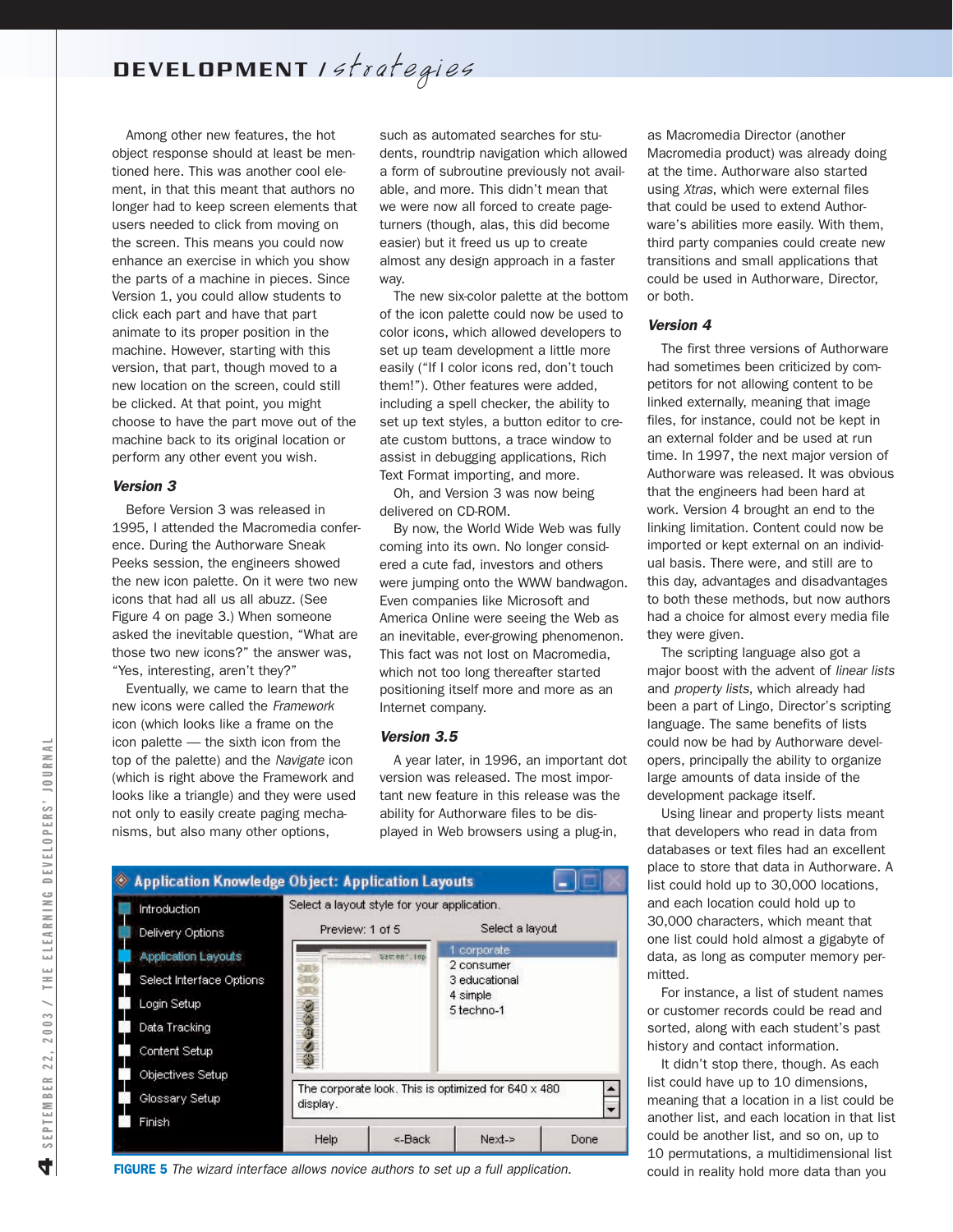could probably ever throw at it. In fact, to this day, most advanced authors haven't used more than four dimensions (30,000 x 30,000 x 30,000 x 30,000 characters).

This added to Authorware's ability to work with live data, such as today's student or patient data, at run time, making it much more dynamic. You no longer had to use "canned" data.

Other new features included the ability to link to Flash files (it was already possible to link to Director files) and to interact with ActiveX controls.

#### *Version 5*

Promptly on schedule, Version 5 was released in 1998. With this release, Authorware no longer provided a separate Macintosh version for developers. Up until Version 5, you could develop lessons on either the Macintosh or in Windows and deliver to students on both platforms. Now, you could develop lessons only in Windows, though you could still deliver them to students on both platforms. This continues to be true today. This allowed for much better integration between Authorware and Windows, once Windows had, for all

About 80% of PowerPoint features can currently be converted to Authorware icons automatically. Even if a PowerPoint file uses features that are not possible to convert automatically, the converter will still bring Authorware developers much closer to the final conversion, saving many hours of time.

intents and purposes, won the operating system war.

A major part of this release was the inclusion of *Knowledge Objects*. These wizard interfaces would allow new developers to create new applications and quizzes more easily. Version 5 also allowed experienced developers to develop new Knowledge Objects for novice Authorware users. Organizations that were creating large projects with many lesson files could use high-end developers to create Knowledge Objects to be used by lower paid novice and intermediate level developers.

For example, the wizard interface shown in Figure 5, on page 4, allowed novices to set up much of the work for a full application. Once done, the wizard would then automatically create the structure and place it on the flowline for the developer.

Anti-aliased text was also introduced in this version, along with the use of the alpha channel in those image files that would support it. Another timesaving feature, batch changes, was added as well.

Scripting got a further boost because the Authorware engineers started to open up more icon properties to

## San Francisco, California • November 12 - 14, 2003 Pre-Conference Workshops November 11, 2003

## **Register Today! Early Registration Discount ends September 26.**



*Designers, Developers, and Managers*



The program is divided into three core practice areas that mirror the three main roles that e-Learning producers are engaged in — Designer | Developer | Manager. The Program Committee, comprised of volunteer Guild Members, has identified the most critical topics that address these areas and those topics will be the focus of all our General Sessions, Think Tank Sessions, Concurrent Sessions and optional Pre-Conference Workshops.

Every session is designed to allow time to hear from the experts, debate and discuss with your peers and explore topics to their fullest. In addition to the structured time you will spend learning in the sessions, you will also have ample opportunity to network with the other participants in morning discussion groups, over lunch, and during social activities. The size and format of the conference will help you develop important professional connections during the conference that you can continue in the months and years to follow.

**Concurrent Sessions, Workshops, Think Tank Sessions online now! Visit www.eLearningGuild.com**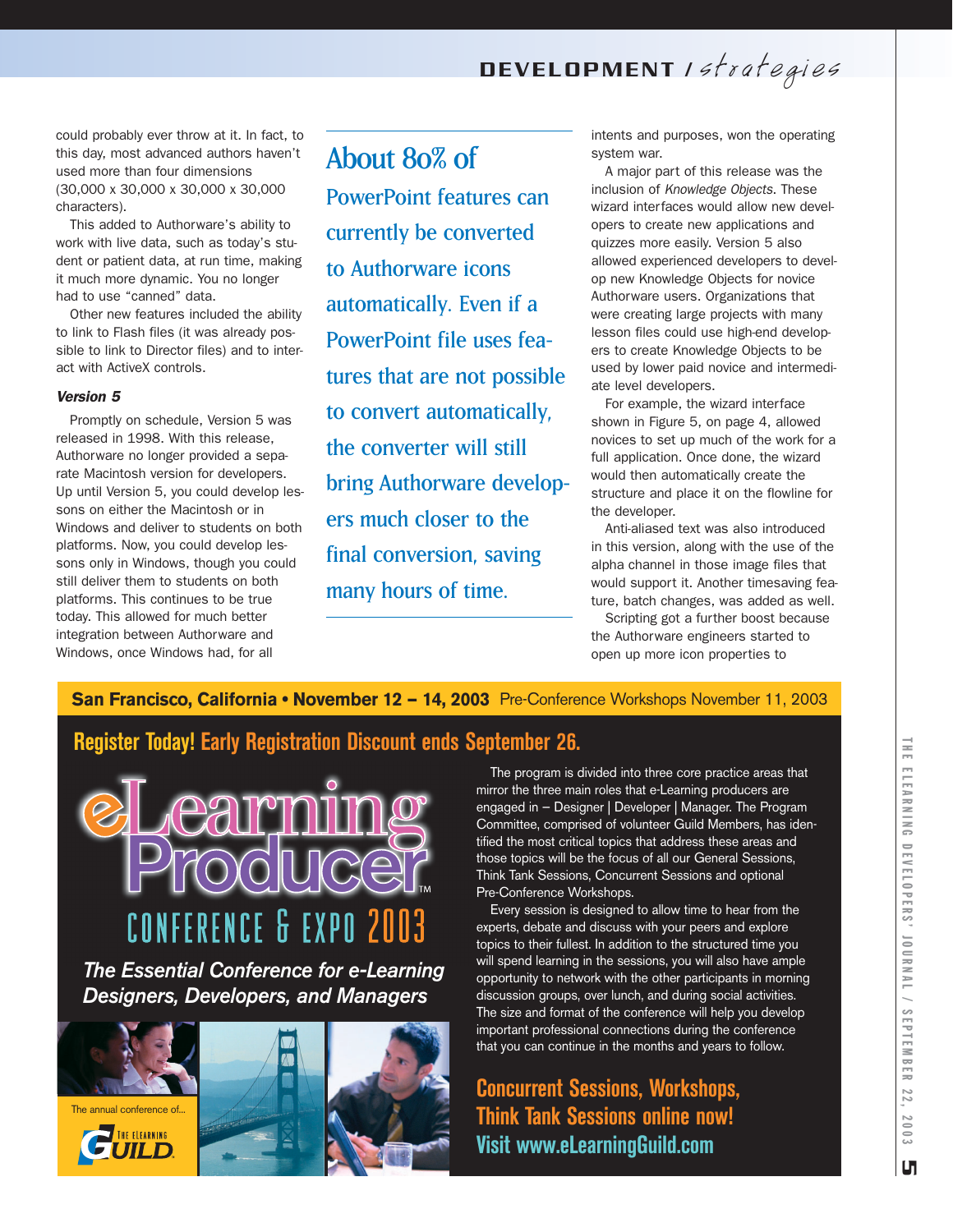

FIGURE 6 *Dialog boxes allow setting options in order to change icon properties.*

scripters. Recall that almost all of the icons had associated dialog boxes where developers could set options, such as in the dialog box shown in Figure 6, above, for the Sound icon.

Each of these options, and some that cannot be seen in any dialog box, are examples of properties. In previous versions, an option set in any dialog box (such as the *Concurrency* setting above) could not be changed on the fly from within the Authorware file at run time. Changes that began in this version meant that developers could do that very thing with a simple script. No longer were they constrained by the choice they made while setting up the file. If the sound should *Wait Until Done* in one case but the same sound play *Concurrently* in another case, the same sound icon could now be used in both cases just by making a change in a script.

The Calculation icon itself got its first major upgrade in interim Version 5.2, released a year later. It now sported its own tool bar, shown in Figure 7 below, with several new features, such as multiple undo levels.

#### *Version 6*

It would be 2001 before Version 6 was made available to developers. A lot of work led up to this release.

Until this version, Authorware developers would *package* files to make them ready for students. This created executable files that users could run just like any other application on their systems. Packaging was never a fun part of the development process, especially after Xtras had been introduced in Version 3.5, because the proper Xtras had to be included with the packaged files, and you were left to your own devices to remember to include all the proper Xtras. Since Version 4 the same held true for external content files.

Something had to be done to simplify the process and so the One Button Publisher feature was born. By using the OBP, developers were freed from much of the fuss and bother of publishing their student files for both local and Web delivery.

*Commands* were another new feature of AW 6. Acting somewhat like Knowledge Objects, but in a freer form,

Commands could be created by developers both in Authorware and in Borland Delphi to extend Authorware's abilities. Commands could be shared with other developers, further easing the team oriented approach to developing large-scale projects. In fact, some key features of this release were written as Commands, including the One Button Publisher.

Here's an example of how powerful the Commands feature proved to be. To practice my programming skills in Borland Delphi and because I was on the Authorware beta team, I decided to write a Command in Delphi for the AW 6 release that would dive through an Authorware file and make a list of useful information about every media asset found — images, video clips, and audio clips. I never thought it would prove all that useful as a Command, but shortly after the release of Version 6, a client of ours asked us to upgrade a large set of lessons that had been developed in Authorware, and one of the first things we had to do was to compile a list of media assets! Using this Command, work that might have taken many days was accomplished in less than a minute. That's the power of a well-written Command!

Another Command that was included in Version 6 was an RTF Objects Editor, which now made it easy for developers to create and use RTF objects. Rich Text Format objects give designers and developers a good deal of power, especially to update text content and attributes (font size and shape, for instance) after lessons have been delivered.

Improvements were made to Authorware's interface. Performance tracking, always a hallmark of Authorware, was extended in this version. This allowed developers to integrate their Authorware files with Learning Management Systems with a degree of ease not possible previously.

More properties and further extensions to Authorware's scripting language were also introduced. While Authorware continued to remain relatively easy to use for nonscripters, hardcore program-

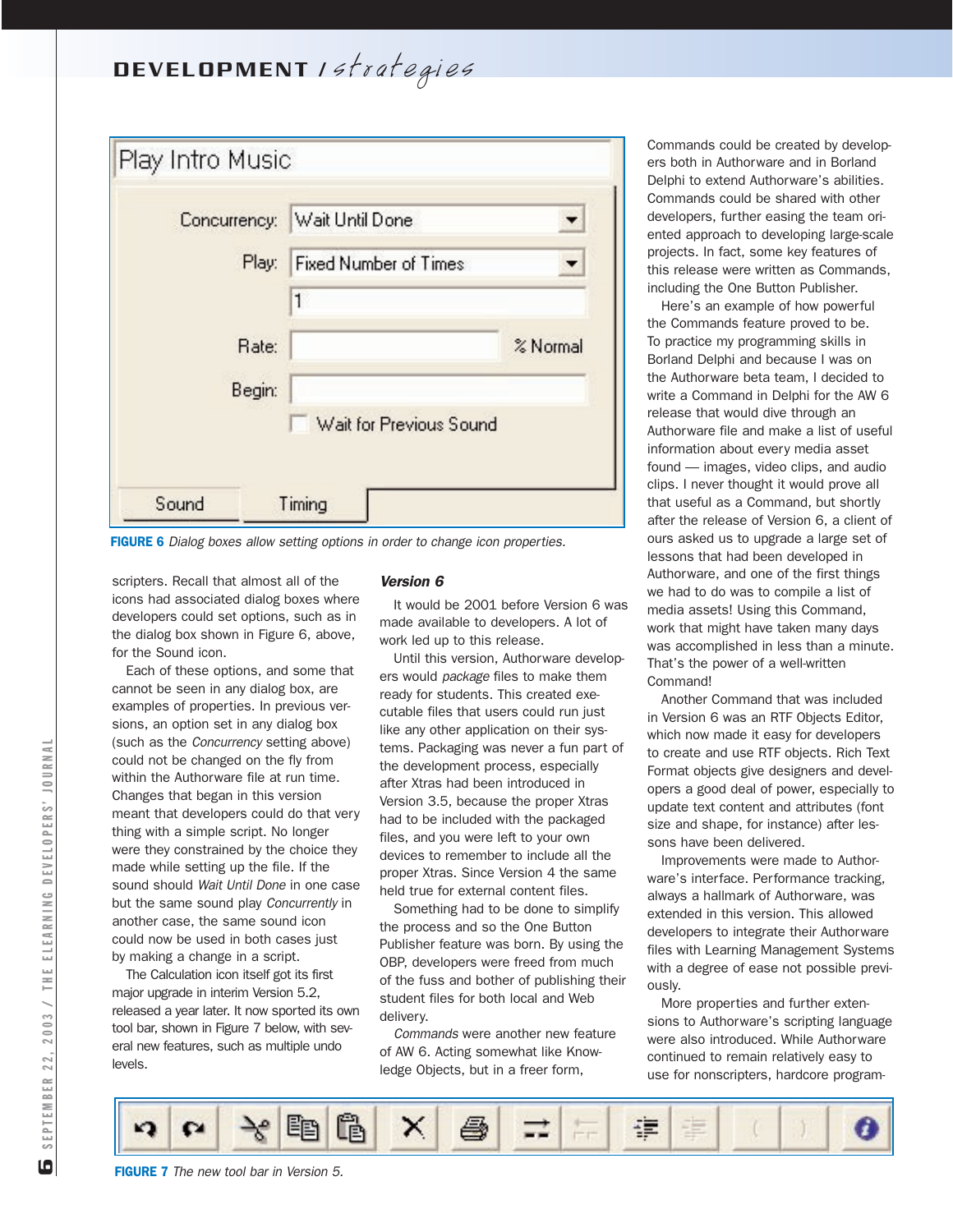mers felt more and more at home in it, because scripts could now be written that allowed unprecedented control over how Authorware files would behave at run time.

#### *Version 6.5*

In 2002, Version 6.5 was released. Far from being just an interim dot release, this proved a major boon for those of us who had long missed the ability to create our own true script functions in Authorware. Script functions were now allowed in Authorware, which allowed developers to cut down further on the number of icons that were normally needed in previous versions. Ask any programmer about the ability to write functions and he or she will say that the job would not be possible without this capability. While Authorware has always allowed workarounds to the lack of this feature, giving developers this ability suddenly freed them to an unprecedented degree.

The other big new feature of this ver-

sion was the Accessibility Kit, a new Command that allowed developers who were creating new lesson files to make them easier to use for students with disabilities. Using the Kit, developers could use a text-to-speech feature to read screen text out loud for those who are vision impaired, set up overall keyboard shortcuts, and more. It also included a tutorial on how to make lessons more accessible from every angle.

Even more properties were opened up in this release and the One Button Publisher was further improved.

#### **At last: Version 7 arrives**

Now Version 7 has come to market. Several changes and additions are included with this release that makes it a must-have for Authorware developers.

#### *The user interface*

The user interface got its first major overhaul, making it closer to the look and feel of Macromedia's other products. Those using Flash, DreamWeaver, and other Macromedia products will be able to come up to speed more quickly in Authorware now.

The new Property Inspector makes it easier to change icon options. In past versions, once you opened an icon dialog box to make changes to the icon's options, it would have to be closed before you could continue to other parts of your file. However, now the options appear in the Property Inspector at the bottom of the screen. This leaves you free to move about to other parts of your file. Every time you click an icon, the Property Inspector will show the options for that icon.

The toolbar is now movable, as opposed to past versions where it was always fixed to the left side of the screen. (See Figure 8 below) You can even move it outside of the Authorware application window — it is completely independent.

On the right side of the screen is a special docking section where you can keep several features organized togeth-

File Edit View Insert Modify Text Control Xtras Commands Window Help っ ※ 町島 ※ [Default Style] 0340  $-$  B J  $\begin{array}{c} \circ \\ \circ \\ \circ \end{array}$ y. 図. Category  $AA$  $\sqrt{ }$  Patis N Q Level1 TAIL dictive.  $\Box$ + 内口 Accordobility Kit m  $\circ$ 2回 Accessible Framework Model (G  $OZ$  $\odot$  II lja. Accessible Windows Controls  $\vee$  18 Žά P9 回图 Add Remove Font Resource ○ 図 Application **CO** Lines Start, Stop KQ) Authorise Web Player Security  $\sim$   $\bullet$ . [0] Drews Felder Dielog **R III** Canad<sup>P</sup>att  $\mathbb{E}$ Dieckhows Ein Re-Depotption Authorizer Apoliciation Accountilities (2) -<br>This victoral command gives you the choice of either running<br>His Accessible p Cit Tubarial or starting a new the with the<br>Accessible Framework model Cingary Censil Value **MANY MARK** ka Reterroced Dy ARC camp Pilainh yn<br>Alfabethau DESIT Ø displo Select popilioning Said2byat AliDown<br>Animating **Lines** Poritioning Mothway  $\mathbf{r}$ Mod 5/15(2003) depfiger<br>AppligerAams<br>Enerof Pols<br>Calvelions Titesdon Non Port by Norse No  $\sim$ Moutoin Rayer  $\mathbf{v}$ Update Displayed Variation Options: [ ۸ Embate Test from Search CollStockTex<br>Capabook 膠 Prevent Automatic Grace top Previous Content

FIGURE 8 *The user interface has been improved in Version 7 and now more closely matchesother Macromedia products.*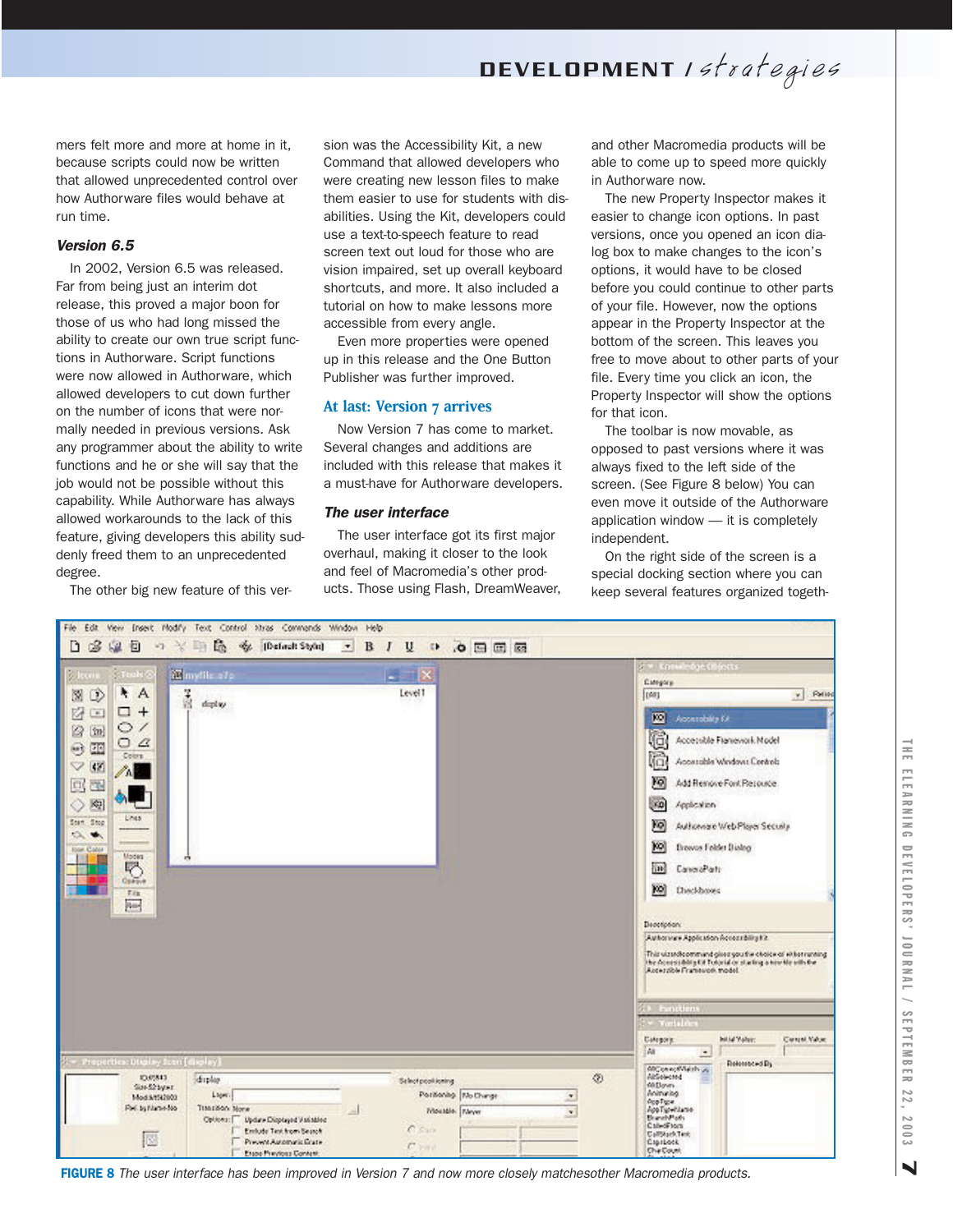DEVELOPMENT Istrategies

er. This leaves the screen less cluttered than in the past.

#### *The PowerPoint Importer*

This is the feature that business owners and managers will probably find most appealing. For the first time, Microsoft PowerPoint files can be converted to Authorware files. This means that the PowerPoint pages become Authorware Map icons attached to a Framework icon. This icon structure can then be further enhanced inside Authorware. Many instructional designers use PowerPoint to create their storyboards. In addition, company presentations or other Power-Point files that had been created for other purposes can now be converted quickly. Previously, images and text would have to be copied and pasted one by one, a very laborious and time-consuming process.

About 80% of PowerPoint features can currently be converted to Authorware icons automatically. Even if a PowerPoint file uses features that are not possible to convert automatically, the converter will still bring Authorware developers much closer to the final conversion, saving many hours of time.

#### SIDEBAR *Authorware 7.0 top features checklist*

- 1. The user interface has been modernized.
- 2. PowerPoint files can now be converted to Authorware files.
- 3. Learning Management Systems can now be accessed much more easily through dialog boxes.
- 4. Creating accessible lessons has become even easier.
- 5. Any section of a DVD video can now be used in Authorware and displayed at any size.
- 6. JavaScript 1.5 scripts can now be written in Authorware.
- 7. Almost all icon properties have been opened to Authorware scripters.
- 8. Variables can now hold half a megabyte of data each.
- 9. The Help system has been streamlined.
- 10. You can now deliver to Mac OS X systems.

### *Learning management system (LMS) commands*

Talking to SCORM compliant Learning Management Systems has become a much easier process with the inclusion of three LMS commands:

- Authorware Learning Object Content Packager
- Authorware Learning Object Metadata Editor
- LMS Emulator

Using these commands means that developers can now set up communications with LMSs from within Authorware with simple wizards that hold their hands step-by-step. Anyone who has struggled with LMS connections in the past will appreciate these new commands greatly.

#### *Accessibility improvements*

It's much easier now to use screen readers, develop accessible user interfaces, synchronize captions with video frames, and more. When creating new applications in Authorware 7, those with disabilities can now be served to unprecedented levels, helping to meet the American Disabilities Act, Section 508 requirements.

#### *DVD video use*

The old Video icon, used in the early days to talk to videodisc players, but unused by the vast majority of developers in many years, has now been converted to a DVD icon, which lets developers use a dialog box to show DVD video on the screen in any size while retaining all of a DVDs interactivity, such as clickable menu options. This is a great boon for those organizations that have developed a good deal of video; now they can deliver their Authorware applications on the DVD itself (or alternatively, on their hard drives or through a Web browser) and access the high quality video resident on the DVD discs.

#### *JavaScript Use*

Calculation icons can now accept scripts written in either the traditional Authorware scripting language itself or in JavaScript 1.5. This is a fantastic option for all those who already know how to write in that language, and also because a plethora of JavaScript scripts can already be found all over the Web. In fact, JavaScript is a native language of

Web browsers and is widespread in use so this makes it easier for other programmers to feel comfortable when coming to Authorware.

#### *Properties*

Almost all icon options are now available to the scripter to help create truly dynamic files for students. Dynamic files are also highly maintainable, which cuts down on the amount of revision that normally would have to be done to files when the content has to change for external reasons — such as when a company process that is being taught has undergone modifications.

#### *Other Improvements*

*Variables* are a feature common to every programming language. Each variable can hold one data item, whether it's a simple number or a long text passage. In past versions, variables in Authorware have always been limited to holding 32,000 characters of data, which at one time may have seemed enormous but has felt rather constraining in the last few years. Version 7 increases the amount of data a variable can hold by sixteen times, to half a megabyte.

The Help system is now a compiled Help file. The last several versions of Authorware used HTML-based non-compiled Help. While this may not seem a big deal, it meant that hundreds of small HTML files were being used, which greatly lengthened the installation of Authorware as well as taking up much more room on the hard drive. Help runs more smoothly and faster now, which means more users can take advantage of it.

Mac OS X delivery is now possible with this version as well, which will make Macintosh users very happy. This includes a stand-alone runtime player, publishing tool, and a Web player.

Overall, it is apparent that the engineers at Macromedia have worked very hard to keep Authorware a product that is easy to use by nonprogrammers while at the same time allowing programmers to be much more at ease in the product. This is not an easy balance, and yet it is pulled off more cleanly in Authorware than in any other product I've seen. It is not perfect, but it's getting closer to perfection with every release!